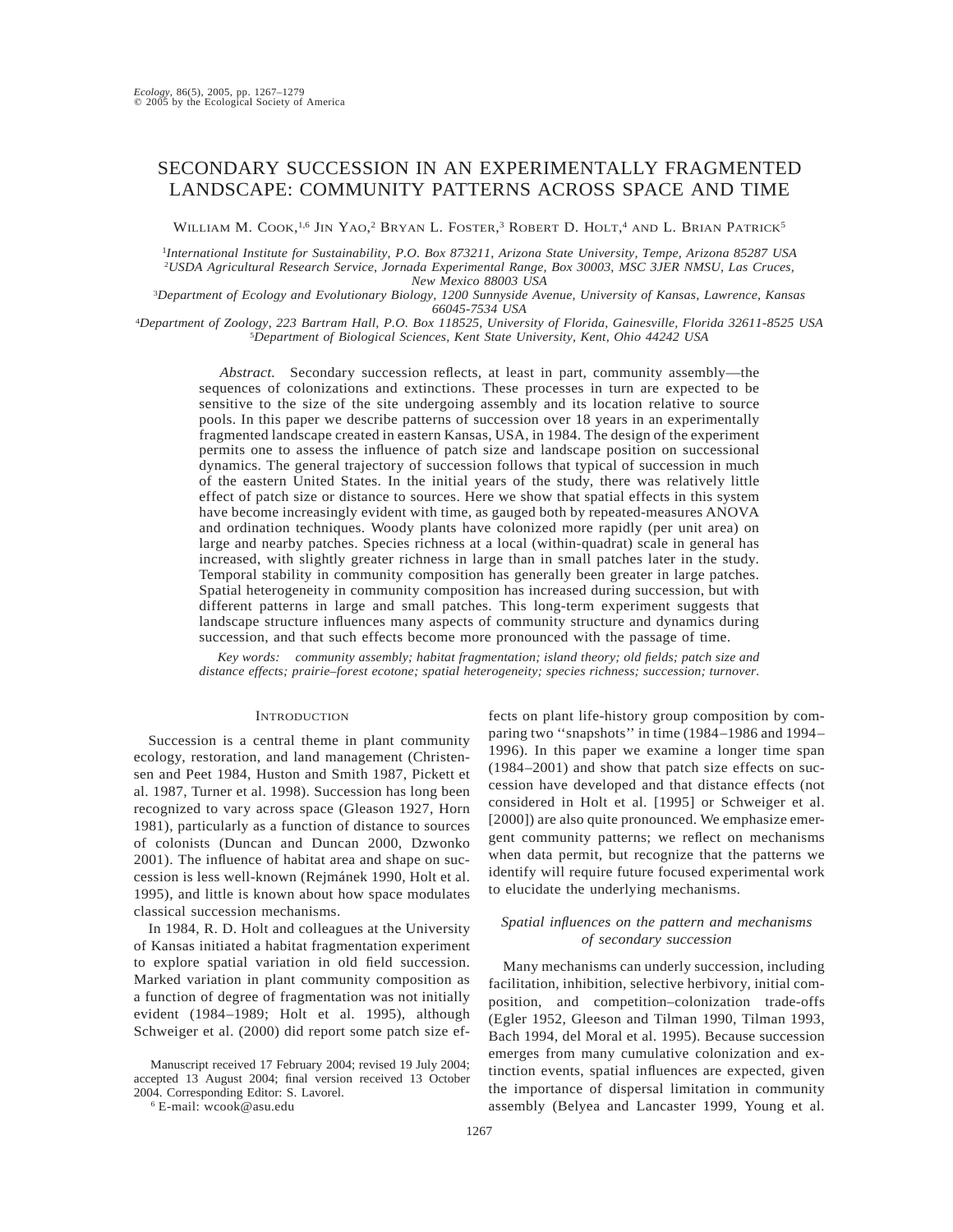2001, Butaye et al. 2002). A framework central to community development is provided by island biogeography theory (MacArthur and Wilson 1967, Hanski 1999, Mouquet and Loreau 2003). Variation in colonization and competitive abilities (Connell and Slatyer 1977, Tilman 1988, Pickett and McDonnell 1989, Zimmerman et al. 2000) can lead to sequential local colonizations and extinctions, depending on the size of a habitat patch, its distance to other patches with similar habitat, and the composition of adjacent habitats in the landscape matrix.

*Distance effects on succession*.—The distance of isolated patches from source pools of potential colonists should strongly affect succession (Dzwonko 1993, Grashof-Bokdam and Geertsema 1998, Butaye et al. 2001), both directly and as a modulator of local mechanisms driving succession. Plants with light or birddispersed seeds or persistent seed banks typify early secondary succession and are readily found in isolated patches (Bard 1952, Glenn-Lewin et al. 1992, Bazzaz 1996). Colonization of isolated patches by these species may be rapid, no matter the distance to external seed sources (Grashof-Bokdam 1997). By contrast, many later-successional species (for instance, forest trees) are poor dispersers due to low seed production rates or dependence upon vertebrate dispersers that avoid crossing open spaces (Clark et al. 1998, Sutherland et al. 2000). Colonization by these plants is likely to be slow in distant patches.

Dispersal limitation should interact with other succession mechanisms. For instance, given a competition–colonization trade-off, species tolerant of competition will be slow to arrive relative to speedy colonizers (Gleeson and Tilman 1990), generating slower succession on more distant patches. Early successional species may facilitate colonization by later species; the presence of plants providing perches or food can foster visitation by avian dispersal agents (Werner and Harbeck 1982, McDonnell 1986, Foster and Gross 1999), but if the early species in the sequence are absent, succession is constrained. Positive feedbacks through facilitation can generate spatial heterogeneity in succession, because sites first colonized by these species will be more rapidly colonized by other species as well.

*Area effects on succession*.—Patch area could also influence successional dynamics. Holt et al. (1995) suggested that larger isolated patches could undergo succession more rapidly than small patches, for instance if large patches provide greater targets for poor longdistance dispersers (MacArthur and Wilson 1967). Nucleation (Yarranton and Morrison 1974) is expected when colonists arrive at one or a few sites and thus create nuclei from which within-patch dispersal can occur, eventually generating intra-patch diversity and affecting diversity patterns (Zobel et al. 1993, Honnay et al. 1999). Within-patch dispersal from nearby nuclei complements input of colonists from distant source pools and can greatly enhance the probability of a species arriving at a given site within a large patch (see Moody and Mack 1988, Holt 1992). Secondary succession may proceed more rapidly on large areas, simply because such areas contain more potential nucleation sites.

Patch area effects on colonization can interact with local successional mechanisms. For example, assume a colonization–competition trade-off, so that succession emerges from the temporal unfolding of a competitive hierarchy among species from the species pool (Horn 1981), as in the tolerance model of Connell and Slatyer (1977). Good colonizers arrive quickly, and their persistence will be determined by how quickly they are displaced by slower colonizing but more competitive species. Poor long-distance colonizers are more likely to establish a nucleus within a large patch from which they can spread by vegetative growth and shortdistance seed dispersal. Nucleation in effect permits the initiation of competitive exclusion and hence allows succession driven by competition to occur more rapidly on larger patches.

If there is a priority effect (e.g., the inhibition model of Connell and Slatyer [1977]), early arriving species likely will enjoy continued dominance (Horn 1981) if there is not a continual rain of propagules or vegetative growth by competitors; this is more likely on small, isolated patches. Patches differing in size may also differ in abiotic factors that regulate plant establishment, persistence, and interactions, thus influencing succession. For instance, edges may be hotter and drier than patch interiors (Milne and Forman 1986); because small patches have a larger perimeter to area ratio, systematic abiotic differences may occur among patches. Patch size can also influence herbivores, both because of direct effects of patchiness on demography and dispersal (e.g., Diffendorfer et al. 1995) and because of indirect food web interactions (Holt and Barfield 2003). Given that herbivory can be a significant driver of succession (Davidson 1993), patch size impacts on herbivory could indirectly alter plant succession as a function of patch size.

The above conceptual framework suggests it is plausible that patch size and distance to seed sources will generate landscape variation in succession. This expectation motivated the Kansas study, yet Holt et al. (1995) reported that there was not a significant emergent effect of patch size after six years of secondary succession. The results reported below show that spatial effects have in recent years become more pronounced in this experimental landscape.

## *Measures of successional change*

Succession can be measured by tracking the abundance of focal species (Inouye et al. 1994, Yao et al. 1999), by examining turnover in dominance by guild or life-history groups (Leps 1987), and by following changes in community composition, species richness, or position in an abstract multivariate space (Pickett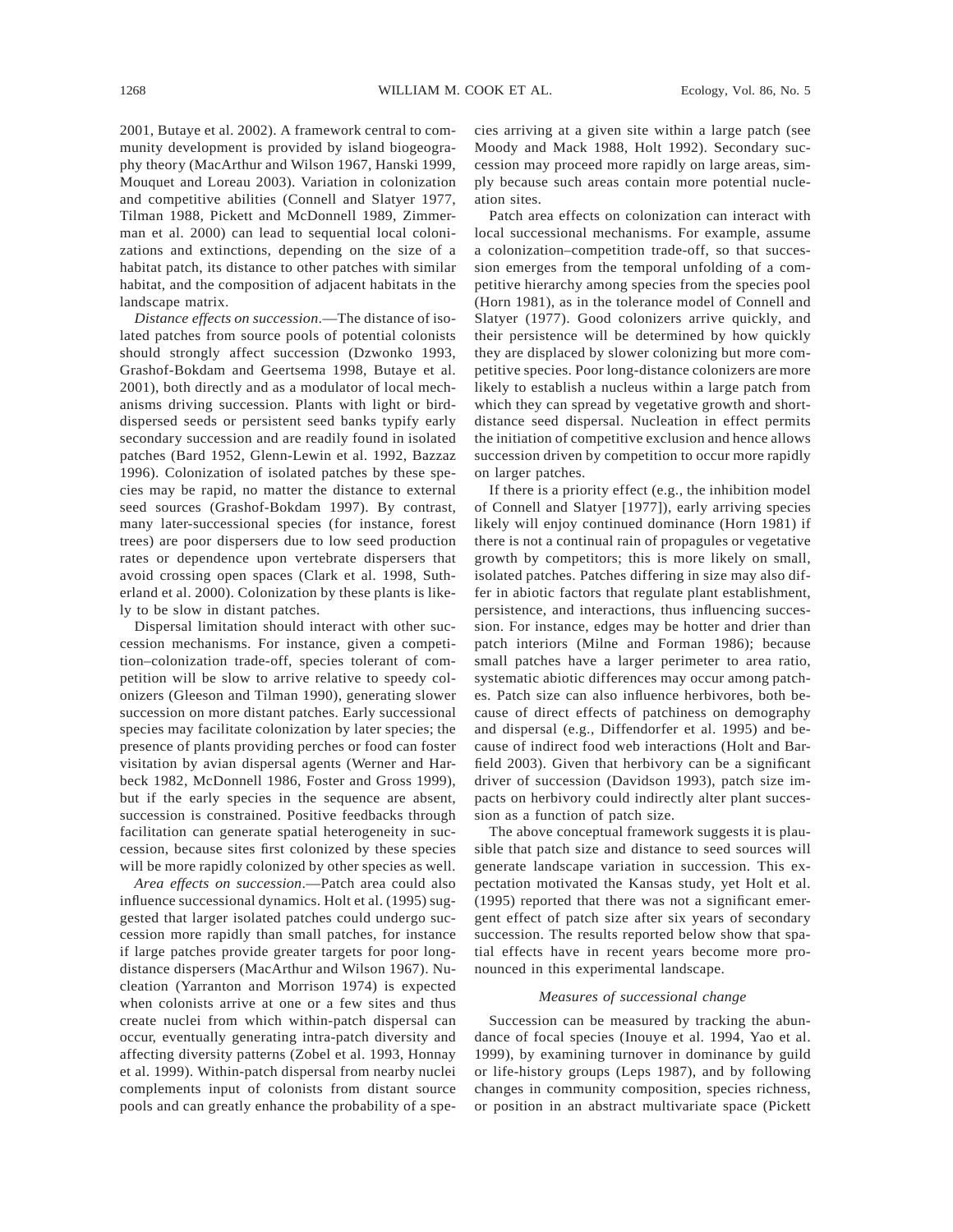FIG. 1. Diagrammatic map of the Kansas fragmentation study (Biotic Succession Facility, Nelson Environmental Study Area, University of Kansas Field Station and Ecological Reserves), located in southern Jefferson County in eastern Kansas, USA. For completeness we include medium patches; data from these patches were not analyzed in the present study because they have many fewer quadrats and are spatially less well dispersed. Patches north and east of the bold line are far from the forest; patches south and west of the line are near the forest. Paired dots indicate  $1 \times 1$  m quadrats.





1982, Myster and Pickett 1994). Measures of spatial heterogeneity in species composition and abundance may also shift during succession (Collins 1989, Legendre and Fortin 1989). In this paper we examine how three aspects of community structure depend on habitat patch size and distance to outside seed sources, as a function of time since initiation of succession: (1) cover and stem density of different life-history groups, (2) species richness and turnover rate, and (3) spatial heterogeneity in community composition.

1. *Life-history groups*.—Although Holt et al. (1995) did not discern prominent spatial variation in the abundance of dominant plant groups (annual and perennial forbs and graminoids, woody plants) by 1989, we hypothesized that succession had proceeded sufficiently by 2001 for the cover of these life-history groups to vary with patch size and distance from the adjacent forest. Specifically, we predicted that cover of woody plants (trees, shrubs, and woody vines) and stem density of trees would be positively associated with patch size and negatively associated with isolation. Thus, we expected woody plants to colonize near and large patches more rapidly and in greater numbers than small and far patches and therefore have the greatest cover on near and large patches.

2. *Species richness and turnover*.—If colonizations exceed local extinctions, species richness should increase during succession (Hannes and Hannes 1984, Lee et al. 2002). We predicted that species richness per unit area would be positively associated with patch area and negatively associated with patch isolation. We also predicted that year-to-year nondirectional turnover in local community composition would be negatively associated with patch area. These predictions are familiar from island biogeography theory (MacArthur and Wilson 1967), but deserve greater scrutiny in the context of landscape patches undergoing succession.

3. *Emergent spatial heterogeneity*.—If we do observe non-uniform rates of woody plant colonization (see *1. Life-history groups,* above), increasing heterogeneity in species composition among and within

patches could influence the diversity of understory plant species (Li and Wilson 1998, Meiners and Gorchov 1998). Years of uniformly applied agricultural practices should have somewhat homogenized the soils and seed banks of a freshly abandoned field before the onset of succession, and heterogeneity should initially be low because pioneer species are not typically dispersal-limited. In mid-succession, colonizing woody plants begin to modify light and nutrient availability and physical structure in their immediate vicinity, potentially facilitating the colonization of some species and excluding others (Yarranton and Morrison 1974, Meiners and Gorchov 1998). Stands of successfully colonizing woody plants increase in size, both vertically and horizontally, increasing local microhabitat heterogeneity in the area, before eventually coalescing (Whitford 1949, Yarranton and Morrison 1974). Because we expected dominance by woody plants to vary with patch size and distance, we predicted that patch size and distance would affect patterns of spatial heterogeneity in the rest of the community.

## **METHODS**

*Study site*.—The study site was created in 1984 following the final harvest of a 12-ha agricultural field in northeast Kansas, USA. The landscape to the south and west is forest, with open habitats to the east and north. An array of rectangular patches of three sizes (50  $\times$ 100 m,  $12 \times 24$  m,  $4 \times 8$  m) was maintained by regular mowing of the interstitial areas (Fig. 1), generating successional "islands" (rectangles in Fig. 1) in a "sea" of closely mown turf. Patches of the smaller two sizes are grouped into clusters; the outer boundary of most clusters spans 0.5 ha, the area of a single large patch. This design, in which the number and spatial dispersion of sample plots is equal within large patches and clusters of small patches, facilitates analysis of fragmentation effects. For further details regarding study design, see Holt et al. (1995).

*Field sampling*.—Plant censuses have been taken yearly in the patches since 1984, when paired perma-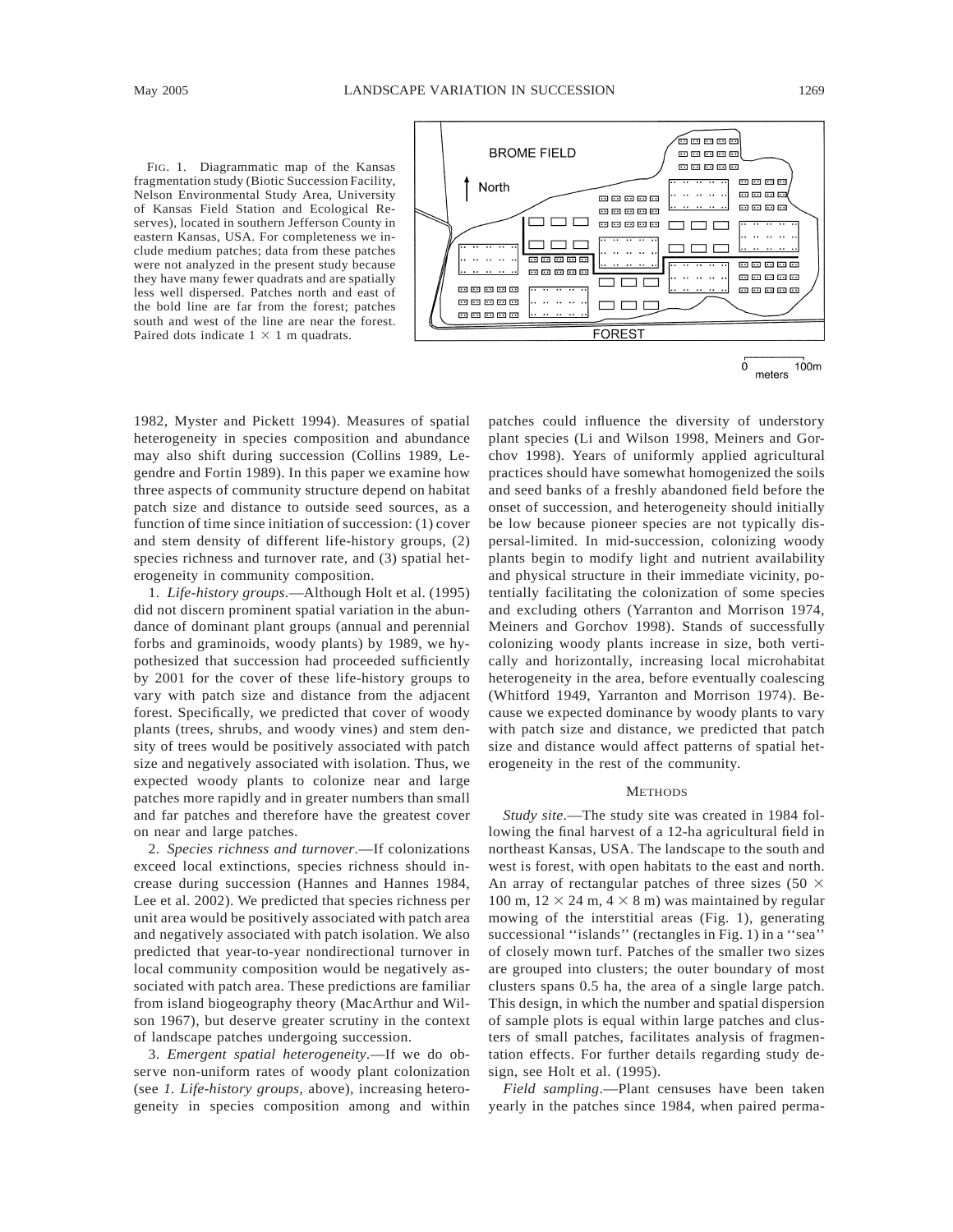nent 1-m2 quadrats (members of a pair are separated by 4 m) were established. Each small patch has one pair, each medium patch has three pairs, and each large patch has 15 pairs, forming a total of 452 quadrats. Medium patches contain a total of barely half the number of quadrats of large and small patches and are less well-dispersed and are thus excluded from this study. We designated patches as ''far'' or ''near'' from the forest (similar to Cook et al. [2001, 2002]; see Fig. 1). The primary data describe species' occurrence and cover in quadrats each year (except for 1990 and 1992– 1993, with occurrence data only). Data used were generally collected in the summer, but not always (see Appendix A). Following increased woody plant colonization in the early 1990s,  $4 \times 4$  m quadrats were constructed in 1994 around each  $1 \times 1$  m quadrat, and all woody stems  $>2$  m tall were thereafter tagged and measured annually through 2000 (height, diameter at 1.3 m, diameter at base). In 2001 these measurements were made on only one quadrat of each pair.

*Data subsets*.—Variation in funding has led to differences in sampling intensity, particularly before 1994 (see Appendix A for yearly sample sizes). To optimize use of the data, we assembled four data subsets as follows. Subset 1 consisted of the 56 quadrats sampled yearly from 1984 to 1990 and again from 1992 to 2001. Subset 2 consisted of the west half of the site (90 quadrats on three large patches and 80 quadrats on three clusters of small patches), sampled yearly from 1984 to 1990 (subset 2a) and again from 1994 to 2001 (subset 2b). Subset 3 consists of the entire site (180 quadrats on six large patches and 164 quadrats on six clusters of small patches), sampled yearly from 1994 to 2001. Subset 1 maximizes the number of sample years, while subset 2 maximizes the number of quadrats sampled over the span of the study. Subsets 2a and 2b allow comparison of landscape effects on early and later phases of succession. Subset 3 allows the use of data across the entire site over the last eight of 18 years.

*Analyses by life-history group*.—Species (or occasionally, genera) were sorted into five life-history groups (annual and perennial forbs, annual and perennial graminoids, and woody plants) based on descriptions in *Flora of the Great Plains* (Great Plains Flora Association 1986) or authorities at the Kansas Biological Survey (woody plant cover data includes trees, shrubs, and woody vines). For each quadrat sample, total cover was summed over species in each life-history group, and this absolute cover measure was divided by the total over all life-history groups to give percent relative cover. We computed mean absolute and relative cover for each life-history group for each year, by patch size and distance from the forest. We used repeated-measures analysis of variance (ANOVAs) to explore simultaneously effects of patch size, distance, and time. We performed separate repeated-measures ANOVAs on cover and relative cover of each life-history group, plus summed nonwoody and total absolute cover, for each of data subsets 2, 2a, and 3. Subset 2a includes only 1984–1989 for these measures.

As another measure of turnover in life-history groups over time, we subjected the complete cover data set (1984–1989, 1994–2001) to a detrended correspondence analysis (Hill and Gauch 1980). (The five original variables were the mean percent cover values for each life-history group, calculated separately for each year and combination of patch size and distance.) This ordination permits us to describe major patterns of community variation through time and across space. To assess spatial effects, we then plotted the score for each patch type (e.g., near and large, small and far) for the two axes with the largest eigenvalues against sample year.

To analyze spatial and temporal trends in tree stem density, we used density counts per quadrat in a repeated-measures ANOVA with year, patch size, and distance to the adjacent forest as predictors.

*Species richness patterns*.—We used repeated-measures ANOVAs to explore temporal variation in patch size and distance effects on species richness per quadrat. We ran repeated-measures ANOVAs on data subsets 1, 2, 2a, and 3, with patch size, year, distance to the forest, and all interactions as predictor variables. When year was found significant in a repeated-measures ANOVA, we ran a linear regression on the group means for each year to determine the overall temporal trend.

*Species turnover*.—To examine short-term species turnover, we used a modified Sørensen's community correspondence index (CCI): CCI =  $2C/(A + B)$ , where *A, B,* and *C* are respectively the number of species present in year  $t - 1$ , year *t*, and both years combined (Mueller-Dombois and Ellenberg 1974). The quantity  $D = (1 - CCI)$  is an index of how much a species list changes across the interval; low values indicate little change in species composition, and high values indicate wholesale changes in species lists. We use *D* to measure such turnover, and calculated *D* for each 1-m2 quadrat for each consecutive pair of years. Repeatedmeasures ANOVAs were performed on the set of *D* values (data subsets 1 and 2).

*Spatial heterogeneity measures*.—We examined spatial scaling in community structure with pairwise percentage of remoteness (PR) and  $\beta$  diversity. PR was calculated as in Pielou (1984):

$$
PR = 100 - 100 \left[ \frac{\sum \min(x_{i1}, x_{i2})}{\sum \max(x_{i1}, x_{i2})} \right]
$$

where  $x_{i1}$  is the relative cover of species *i* in quadrat 1, and  $x_{i2}$  is the relative cover of the same species in quadrat 2.  $\beta$  diversity was calculated following Whittaker (1960):  $\beta = (s/a) - 1$ , where *s* is the number of species occurring in quadrat 1 and/or quadrat 2, and *a* is the mean number of species in quadrat 1 and 2. PR considers population abundance, while  $\beta$  diversity uses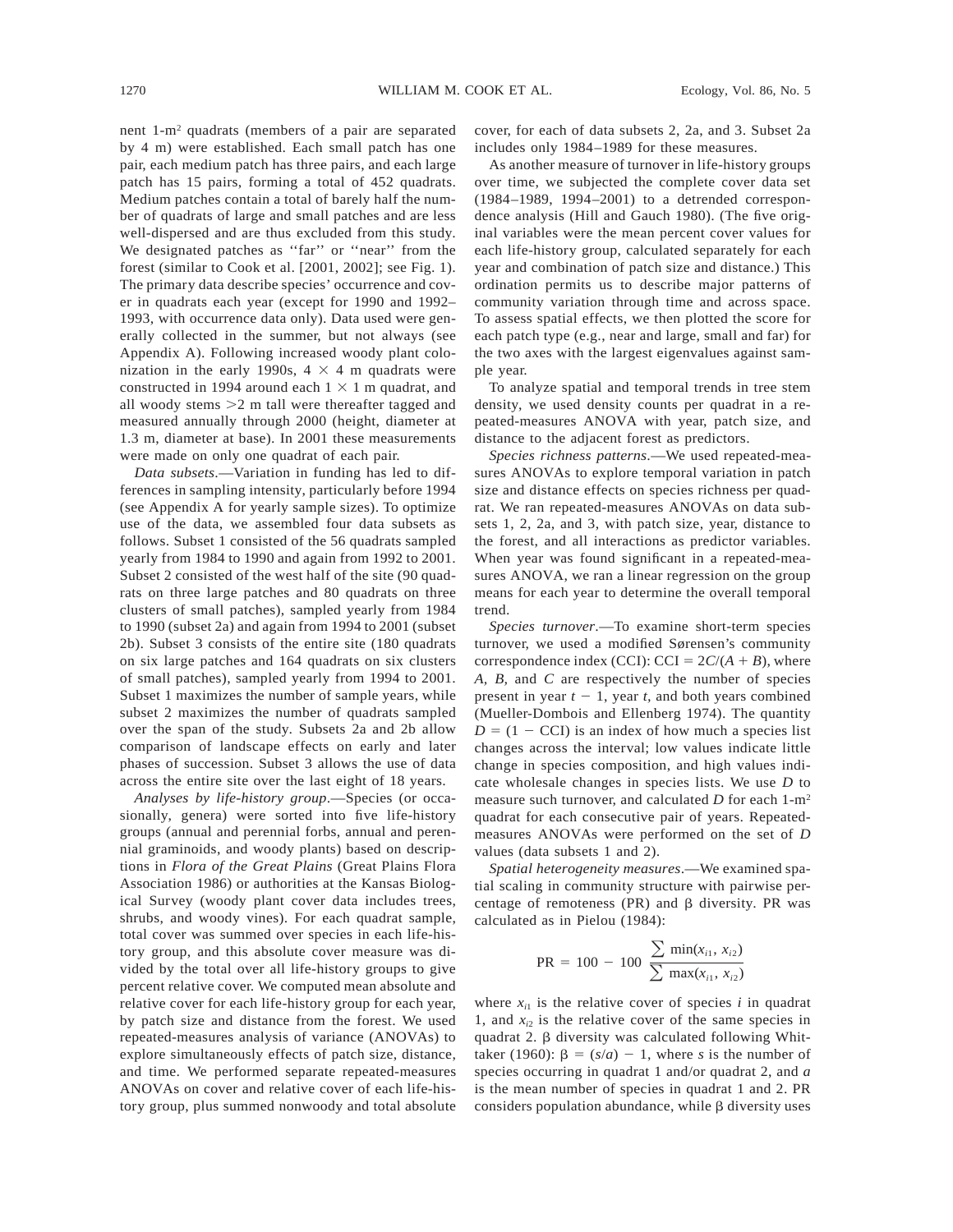



presence/absence data. These indices were calculated for all possible pairs of quadrats within large patches and within clusters of small patches.

To depict temporal changes in plant community spatial heterogeneity, we calculated pairwise PR and  $\beta$ diversity for the years 1985, 1989, 1995, and 2000. To compare aggregate community heterogeneity between patch sizes, for each year we calculated the two indices for all possible pairs of quadrats within each smallpatch cluster and each large patch; we then lumped together all the values from the same patch size and calculated means. Because these index values were not independent of one another and distributions were not normal, we used randomization tests to test equality in mean PR and mean  $\beta$  diversity between large patches and clusters of small patches within a year and between two consecutive years for the same patch size. (Randomization tests were adapted from Sokal and Rohlf [1995:808–809].) To examine successional trends in the spatial scaling of community dissimilarity, we plotted mean percentage of remoteness and  $\beta$  diversity as a function of distance between members of each possible quadrat pair for each patch size in 1985, 1989, 1995, and 2000.

Most statistical procedures were conducted using Minitab version 12 (Minitab 1998). Ordinations were conducted using PC-ORD version 4 (McCune and Mefford 1999).

#### RESULTS

*Temporal trends in cover of life-history groups*.— Cumulatively, we recorded 247 species and 4682 quadrat samples in the large and small patches, providing 43 107 species by site records. The successional pattern broadly matches that of old fields in eastern and central North America (Bazzaz 1996). Annual plants were initially dominant, but within two years were overtaken by longer-lived perennial forbs and eventually by woody plants (Fig. 2). Appendix B shows the cover

values for the 10 most abundant species in each of four intervals during the study. The successional pattern in Fig. 2 and Appendix B broadly describes the pattern of succession for all patches, irrespective of area and distance. Repeated-measures ANOVAs detected a number of significant statistical associations between these landscape parameters and absolute and relative cover of the dominant life-history groups (Appendix  $\mathcal{C}$ ).

The first detrended correspondence axis (DC1) was defined by high abundances of annual forbs at one end of the axis and by high abundances of perennial forbs and woody plants at the other. The second axis was defined by high abundances of annual graminoids at one end of the axis and by high abundances of perennial forbs at the other. DC1 scores increased for all patch types roughly linearly with time (regression slope for the 1984–2001 interval  $> 0$ ;  $F = 610.33$ ; df = 1, 54,  $P < 0.001$ ;  $R^2 = 91.9\%$ ) (Appendix D). DC1 scores were somewhat higher on near than far patches after 1994, and a hint of an area effect in far quadrats was seen in the early 1990s.

*Woody stem density*.—Cumulatively, we recorded 7211 individual woody tree stems  $>2$  m in height, for a total stem  $\times$  year sample of 25 641 records. Woody stem density increased on average in all patch types from 1994 to 2001 (Fig. 3, Appendix E). A repeatedmeasures ANOVA on the 1994–2001 data found marginally nonsignificant trends towards greater stem density on large than on small patches and also on near compared to far patches (Appendix E). If the relatively limited sample of 2001 is excluded, these comparisons strengthen (Appendix E). Comparisons within each year taken separately revealed significant differences in each year for distance and in later years for area except in 2001.

*Species richness patterns*.—The initial, temporary spike in richness (Fig. 4) involved a suite of annual weeds common in Kansas agricultural ecosystems (e.g.,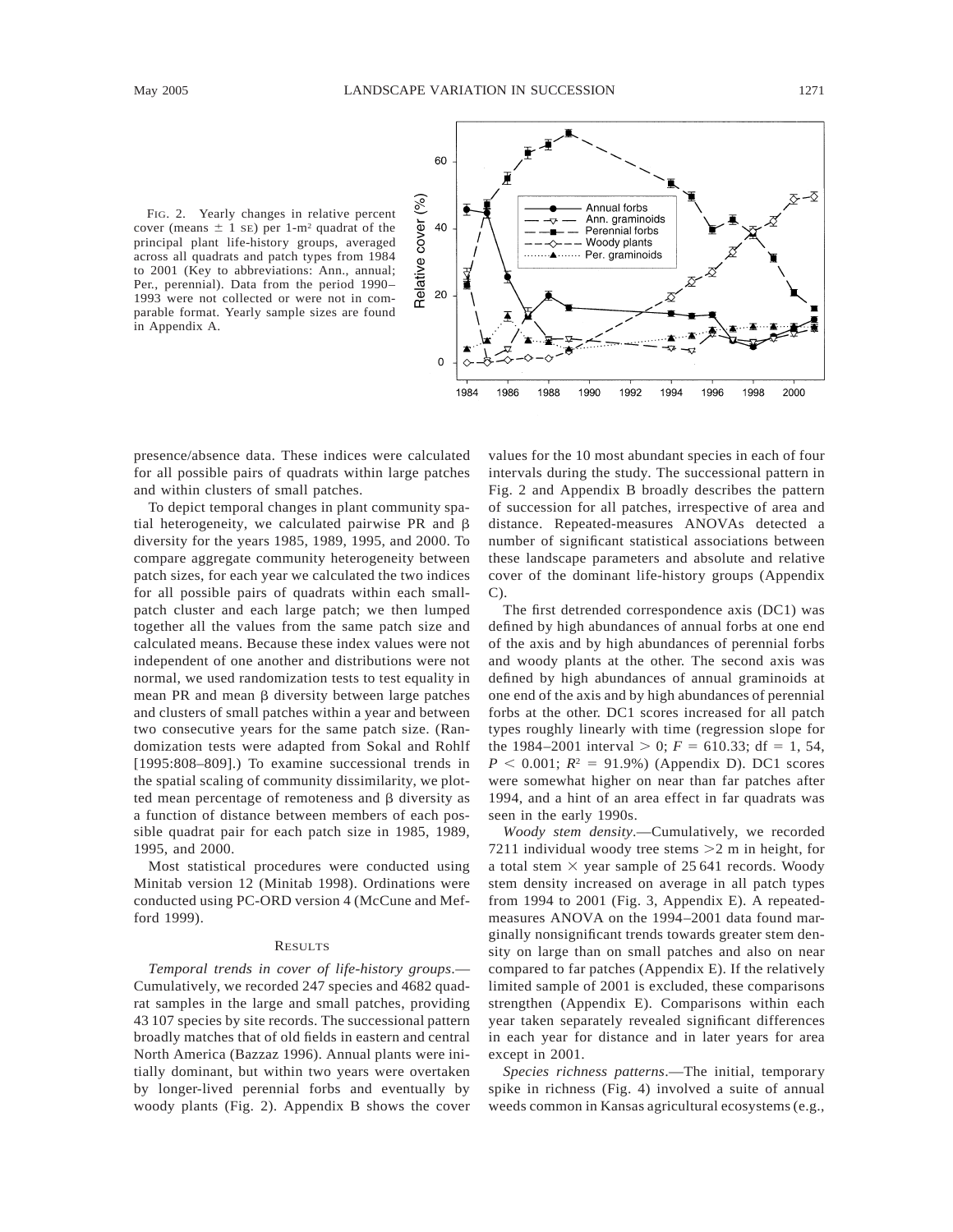

FIG. 3. Number of woody stems per  $4 \times 4$  m quadrat (means  $\pm$  1 sE). An asterisk indicates within-year difference from one-way ANOVA at the  $P = 0.05$  significance level.

smartweed [*Polygonum* spp.], foxtails [*Setaria* spp.], and fleabanes [*Erigeron* spp.]). These appeared immediately after site establishment, then disappeared within many (but not all) quadrats because of presumed competitive displacement by perennial grasses and herbs (e.g., Canada goldenrod [*Solidago canadensis*], asters [*Aster* spp.], and dogbane [*Apocynum cannabinum*]). After the initial spike and decline, richness per quadrat generally increased, except in 1992–1993. Overall, quadrat-level richness varied without obvious pattern through the 1980s, then increased with time.

In general, large patches tended towards greater richness per quadrat than small patches only late in the study (Fig. 4a), whereas near patches were more speciose per quadrat than far patches throughout the study (Fig. 4b). Repeated-measures ANOVAs on species richness per quadrat found nonsignificant trends towards greater richness on large than on small patches and also towards greater richness on near than on far patches (Appendix E). These trends strengthened to near statistical significance late in the study and in subsets with the greatest sample size (particularly in subset 3). Richness increased significantly over time over the entire interval (Appendix E).

*Species turnover*.—Short-term turnover (as measured by *D*) within quadrats was initially high, decreased until 1988, increased somewhat between 1989 and 1994, and decreased again before leveling out in the late 1990s (Fig. 5). In most year–pair comparisons, turnover per quadrat was significantly higher in small than large patches (see Fig. 5) and also higher in far than near patches (not shown). Repeated-measures AN-OVAs also found significantly higher turnover on small and far patches and a significant decrease over time (Appendix E).

*Spatial heterogeneity*.—Mean  $\beta$  diversity increased significantly between 1984 and 2000 in large patches and within clusters of small patches, but with a greater overall increase among small patches (Appendix F). The rank of  $\beta$  diversity by patch size switched during succession; mean  $\beta$  diversity was significantly higher within large patches than within clusters of small patches in 1985 ( $P < 0.002$ ), but significantly lower during 1989, 1995, and 2000 ( $P < 0.002$  for each year) (Appendix F).  $\beta$  diversity tended to be lower in the continuous habitat of large patches than within clusters of small patches spread over the same area.

Within large patches and clusters of small patches, we examined the spatial scaling of community dissimilarity.  $\beta$  diversity increased with distance between quadrats in all years examined (Fig. 6). Inspecting the figure, we note that in 1985 at almost every spatial scale sampling locations within large patches were more dissimilar in community structure than were sampling locations within clusters of small patches. At most spatial scales, this difference reversed in later



FIG. 4. Species richness per  $1-m^2$  quadrat (means  $\pm 1$  SE), 1984–2001: (a) by patch size; (b) by distance to forest. All quadrats are included; sample sizes are available in Appendix A. An asterisk indicates a significant difference for the indicated year;  $P < 0.05$  in one-way ANOVA. A Greek phi  $(\Phi)$  indicates years with small and spatially unrepresentative samples.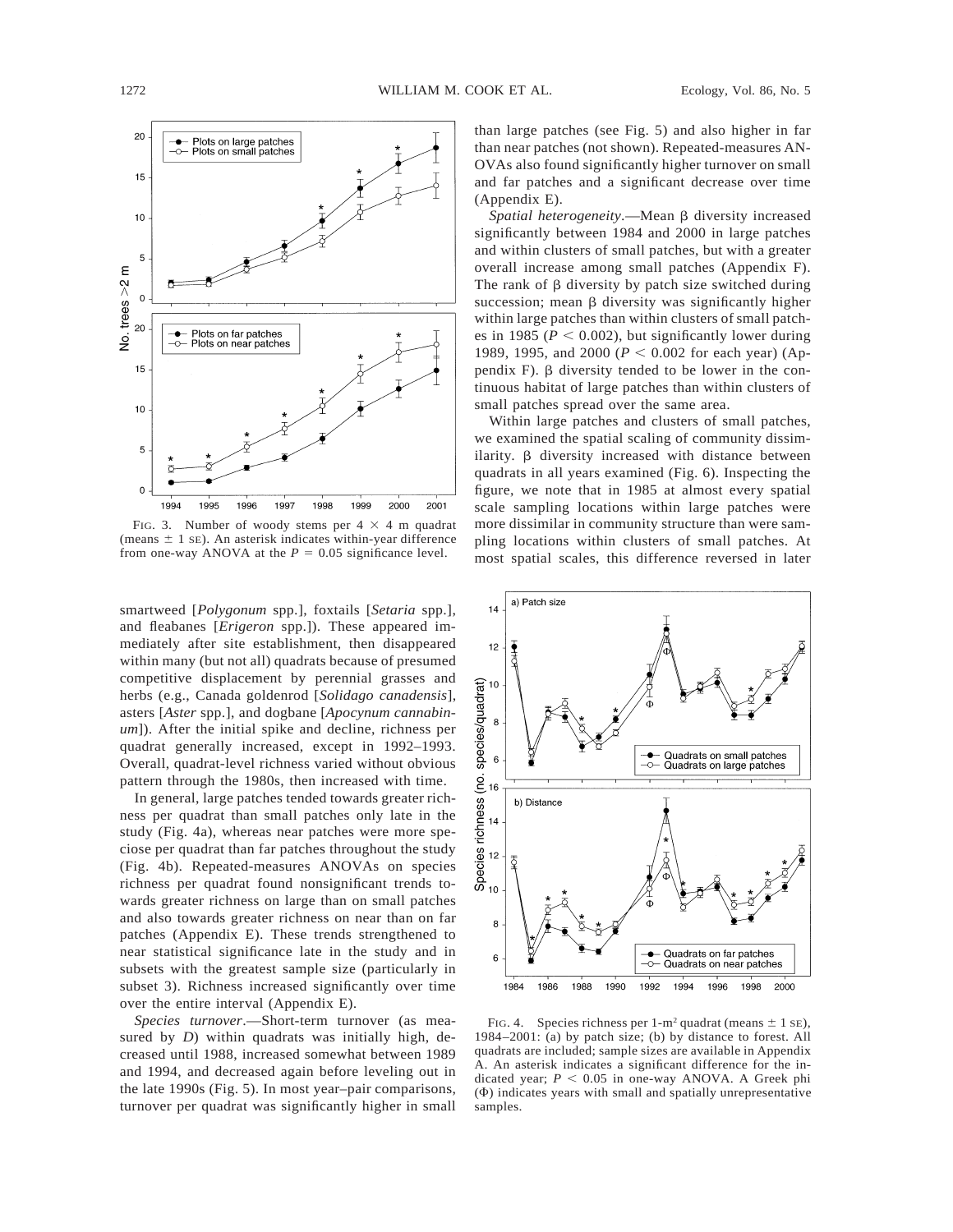

FIG. 5. Turnover in species list  $(D = 1$ –Sorensen's community correspondence index [CCI]; means  $\pm$  1 sE) for all 1-m2 quadrats on large and small patches over successive 1 year intervals. An asterisk indicates a significant difference within year;  $P < 0.05$  from one-way ANOVA. A Greek phi  $(\Phi)$  indicates small and spatially unrepresentative years.

stages of succession. Overall, pairs of quadrats diverged (i.e., became more dissimilar) during succession, and the distance at which mean dissimilarity appears to level off decreased over time.

Mean percentage of remoteness likewise increased through early succession, but leveled off in later succession (Appendix G). Mean PR increased significantly from 1985 to 1995 ( $P < 0.002$  for comparisons within patch size between consecutive years), then from 1995 to 2000 decreased slightly (but significantly) in large patches  $(P = 0.035)$  and in small patches decreased slightly (but not significantly,  $P = 0.34$ ). PR between quadrats increased with distance in a manner qualitatively very similar to that of  $\beta$  diversity (results not shown).

#### **DISCUSSION**

Overall, we detected significant landscape effects on the dynamics and spatial patterning of this successional community, summarized in Table 1. The nature and magnitude of these spatial effects changed over time. In general, distance effects appeared earlier in succession and were stronger in aggregate over the study than were patch size effects, which, however, did become stronger with time.

## *Analyses by cover of plant life-history groups*

Patch size and (more often) distance had significant effects on the cover of life-history groups (Appendix C), notably affecting woody plants, which are likely to be dominant drivers of successional processes on our site after the first few years. Significant factors were often different for the different plant groups early vs. late in succession. Overall, while community patterns



FIG. 6. Beta diversity (means  $\pm 1$  SE) for each combination of patch size and distance between quadrats in 1985, 1989, 1995, and 2000. Apparent outliers at 13.6 m reflect very small sample sizes.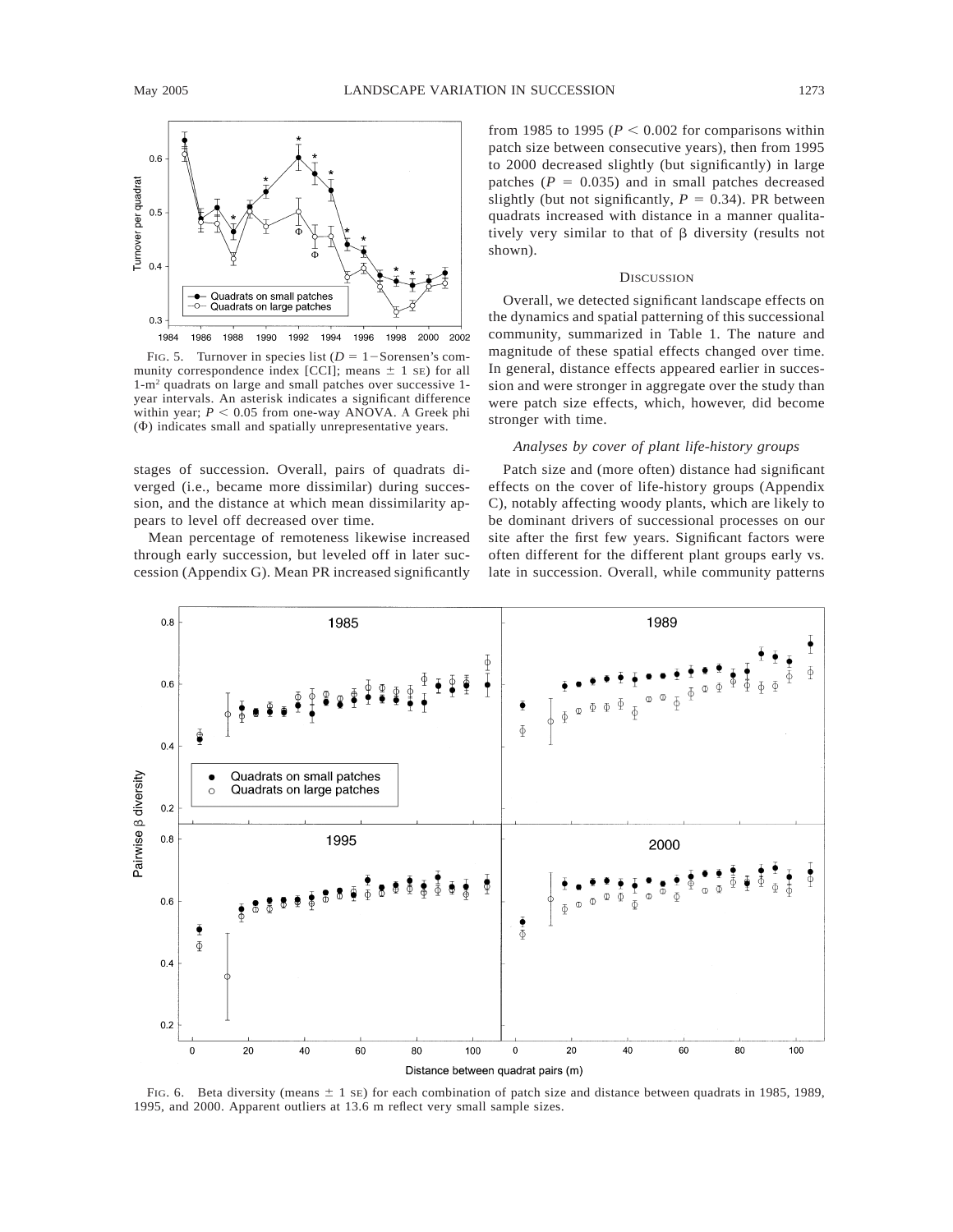| Multi-species variable                                                            | Temporal effect                                    | Patch size effect                                              | Forest distance<br>effect                                |
|-----------------------------------------------------------------------------------|----------------------------------------------------|----------------------------------------------------------------|----------------------------------------------------------|
| Cover of plant life-history groups                                                | follows typical old-<br>field succession           | several significant results but no<br>general pattern          | several significant<br>results but no<br>general pattern |
| Multivariate ordination axes                                                      | DC1 increases line-<br>arly with time              | hint of trend on far patches in mid-<br>1990s                  | evident beginning<br>in 1994                             |
| Woody stem density                                                                | increases over time                                | greater in large patches (beginning)<br>in $1998$ )            | greater in near<br>patches (begin-<br>ning in $1994$ )   |
| Species richness $(1-m^2)$ quadrats)                                              | increases over time                                | higher in large patches by later<br>phase of study             | higher in near<br>patches                                |
| Species turnover                                                                  | decreases over time                                | lower in large patches                                         | lower in near<br>patches                                 |
| Overall spatial heterogeneity (per-<br>centage of remoteness beta diver-<br>sity) | increases over time<br>(with level-off in<br>PR)   | higher in large patches early; higher<br>in small patches late | not analyzed                                             |
| Spatial scaling of community simi-<br>larity                                      | increases in hetero-<br>geneity at small<br>scales | no consistent pattern                                          | not analyzed                                             |

TABLE 1. Summary of key results.

varied across space, the basic sequence of succession was similar from patch to patch, indicating that temporal dynamics were generally more important than spatial dynamics in determining the broader successional pattern at the site.

DCA scores along the axis of maximum dispersion increased linearly with time for all patch types (Appendix D). This indicates that time since site initiation was a primary determinant of variation in plant community composition, as the general trajectory of succession (Fig. 2) was broadly similar in all patch types. The clear separation of DCA axis 1 scores between near and far patches in the 1990s suggests the growing importance of distance on species composition during later years, when woody plants began to dominate. Results of this ordination reveal quantitative, but not strongly qualitative, effects of landscape attributes on succession.

Prior studies in other systems indicate that the dominant dispersal syndrome of species can vary during succession (Bossuyt et al. 1999, Graae 2000). Unfortunately, sufficient information about species-specific dispersal syndromes is not yet available for our species to permit a detailed community-wide analysis of trends in dispersal (except for woody species). The abundance of exotic species has been reported to vary during succession (Inouye et al. 1994, Erlach et al. 2001, Ghermandi et al. 2004). Our site features abundant introduced grasses that are increasing in abundance, but few other long-lived exotics (W. M. Cook, *unpublished data*). Previous work at our site indicates that while exotic weedy forbs are prevalent throughout the site, their aggregate richness and cover exhibit no notable temporal trends (Yao 2001).

# *Woody plant dynamics*

Woody cover was greater in near patches after 1994 (detectable by main term effects) and increased more quickly (detectable by significant interactions with time), as predicted, and woody plants supplanted perennial forbs as the most abundant group in near patches in 1998, a year earlier than in far patches. Patch size effects on woody stem density were delayed, but were detectable via significant interactions with time and within-year comparisons (Appendix E).

Several mechanisms may explain the observed spatial patterns in woody plant abundance. First, initial colonization was more rapid on large and close patches (Yao et al. 1999, Yao 2001). Second, small patches can be sensitive to disturbance (Honnay et al. 1999) and thus have low germination rates or high seedling mortality, a pattern known from studies of forest fragmentation (Kapos 1989, Matlack 1994, Freidenburg 1998). While after the first five years of succession there were no statistically significant effects of patch size on soil water, standing nutrient pools, or rates of nitrogen mineralization (Robinson et al. 1992), recent effects on abiotic conditions seem more likely given the current vegetation stature. Litter decomposition rates vary seasonally according to patch area (B. L. Foster, *unpublished data*), and NDVI (normalized difference vegetation index, a remote-sensing measure of aggregate photosynthetic rate) varies by patch size (K. Price, *unpublished data*), suggesting the existence of subtle, emergent abiotic effects of patch area.

Third, vegetation dynamics could be altered by rodents (Ostfeld et al. 1997) or other herbivores, if animal impacts vary by patch size. However, in an experimental study planted tree seedlings showed greater rates of rodent-induced mortality on seedlings in large patches (Schweiger 1998), opposite to the observed trend of increasing woody plants on large patches; moreover, small mammal exclosures embedded within large patches seemed not to affect plant community structure (R. D. Holt, *personal observation*). No obvious pathogen outbreaks have been observed in the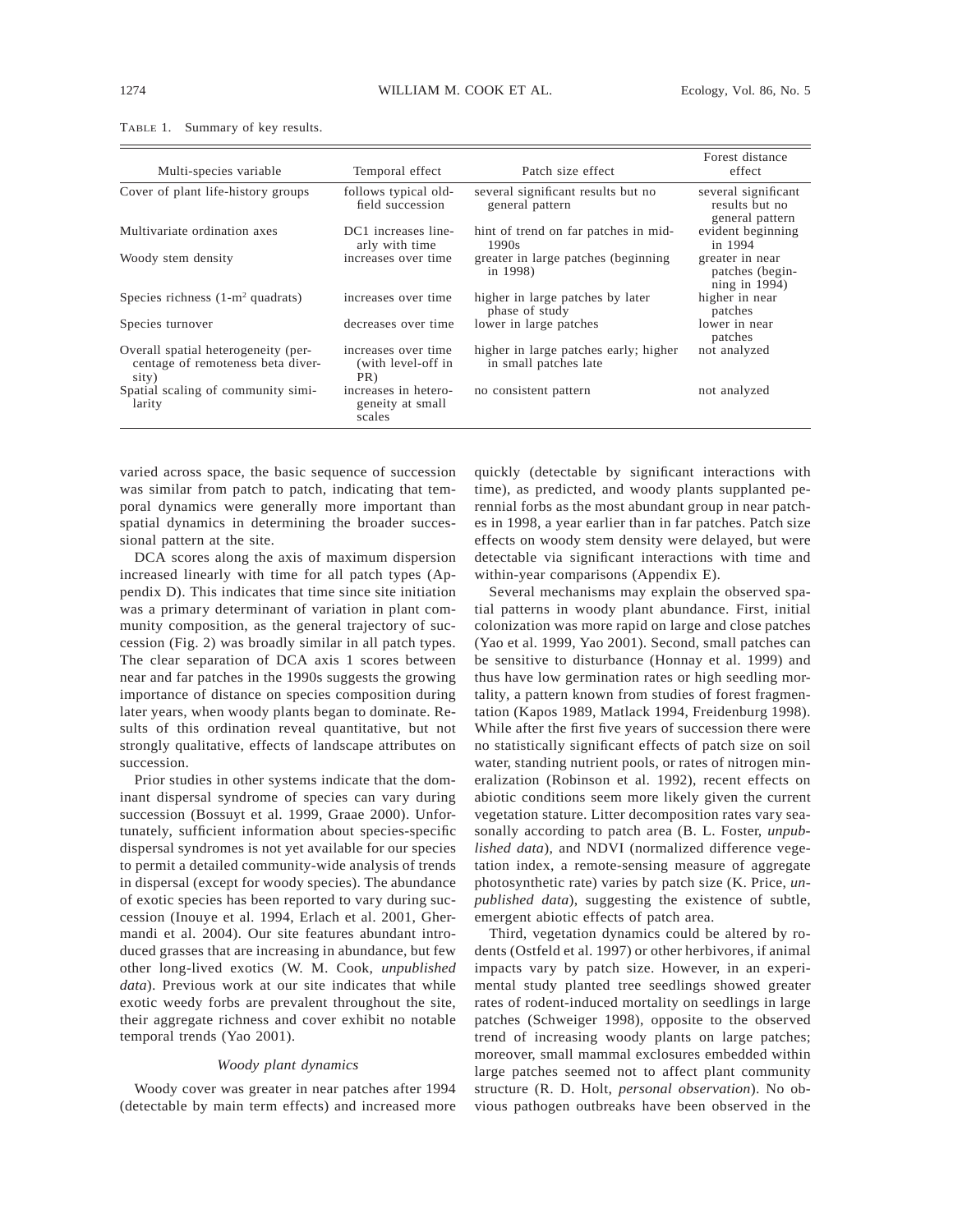dominant woody species at our site (H. Alexander, *personal communication*), and strong effects of patch size and distance on oviposition damage by periodical cicadas on woody species (Cook et al. 2001) did not translate into differences in individual growth or mortality (Cook et al. 2002). Thus, our studies of trophic interactions at the study site do not explain the observed patch size and distance effects.

Lastly, dispersal syndrome has only limited explanatory power for accounting for the observed spatial patterns in woody species. For instance, the bird-dispersed *Cornus drummondii* and *Toxicodendron radicans*, as well as the wind-dispersed *Ulmus rubra*, all showed strong patch size and distance effects, but the bird-dispersed *Juniperus virginiana* did not (Yao 2001; W. M. Cook, *unpublished data*). It is noteworthy that late successional trees whose seeds are dispersed by forest mammals such as squirrels (e.g., *Quercus* spp.) are almost completely absent from our site, even though such trees and their presumed dispersal agents are abundant in the nearby forest. Overall, there is no clear dispersal pattern characterizing the spatial distribution of the common woody species in our study.

## *Species richness patterns*

Species richness increased over the entire 18-year interval, indicating that colonization has consistently outweighed extinction. This pattern is consistent with other studies of secondary succession (Hannes and Hannes 1984, Jacquemyn et al. 2001, Lee et al. 2002). The main deviation from these trends are outliers in 1984 (where the study began with bare ground and there was an unusual abundance of weedy annual species) and 1992–1993. (Due to a gap in funding and available personnel, sampling in these two years was conducted only in a small number of quadrats, likely biasing measures of mean richness; see Fig. 4.)

Near patches consistently had more species per quadrat than did far patches, beginning very early in the study (at significance levels from 0.02 to 0.08) (Fig. 4b). Distance exerted a persistent effect on species richness, suggesting initial dispersal limitation for at least some species. By contrast, patch size did not have a consistent effect on species richness per quadrat for the first dozen years of the study, but a strong trend (significant at the 0.08 probability level) of greater local richness in large patches developed after 1995 (Fig. 4a). As noted above, this coincides with invasion by woody plants and a concordant increase in spatial heterogeneity in both plant species composition and canopy coverage (Yao 2001). We interpret these trends to indicate that the predicted patch size effect did not become apparent until species outside the initially comparatively uniform seed bank colonized the site, with additional species potentially facilitated in large patches by microsite heterogeneity provided by small trees. Overall, the rate of species accumulation during succession was affected by both patch size and distance, with the latter the more prominent and consistent landscape effect.

## *Species turnover*

Our measure of short-term local community instability, turnover (*D*), decreased generally across the site, with consistently lower values in large and near patches (see Fig. 5). Turnover was initially high when shortlived weedy species (e.g., *Ambrosia*, *Erigeron*, *Polygonum* spp.) dominated the site, then decreased as the site came to be dominated by long-lived perennial herbs (e.g., *Solidago*, *Aster*) during the late 1980s. This initial decrease in turnover is consistent with observed decreases in multivariate measures of successional rate as succession proceeds (Leps 1987) and the increased stability associated with disappearance of weedy species (Hill 1992, Amarasekare and Possingham 2001, Aniko and Tamas 2001). Turnover increased somewhat in the early 1990s, likely because initial woody colonization changed understory conditions for old field species; turnover then decreased again once trees became widely established.

While comparatively high turnover occurred in small (vs. large) and far (vs. near) patches (see Fig. 5), this does not imply that succession has happened more rapidly in these patches. Higher turnover in small than large patches more likely reflects demographic stochasticity and the absence of rescue effects due to within-patch dynamics (Holt 1992) or greater opportunities for spillover from the surrounding matrix (Cook et al. 2002). Richness on small patches may be reduced if microsite conditions appropriate for woodland herbs never arise anywhere within the patch. The effect of distance on turnover may result from regular seed rain from the same direction (south and west of the study site) throughout succession, with near patches less likely to experience local extinctions (the ''rescue effect'' of Brown and Kodric-Brown [1977]). Overall, we suggest that the observed strong effects of patch size and distance on annual species turnover largely represent stochastic, nondirectional (i.e., nonsuccessional) trends.

#### *Spatial heterogeneity measures*

As predicted, both our measures of plant community spatial heterogeneity (percentage of remoteness and  $\beta$ diversity) increased during succession, although PR saturated with time (Appendices  $F$  and  $G$ ).  $\beta$  diversity is sensitive to the presence or absence of rare, localized species; our results suggest such species are still accumulating (Appendix F). The distance at which mean dissimilarity levels level off (which delimits the region of pronounced spatial autocorrelation) decreased over time, consistent with previously described peaks in heterogeneity in mid-succession (Schoonmaker and McKee 1988, Busing 1991) or at least an initial increase in heterogeneity (Inouye et al. 1987).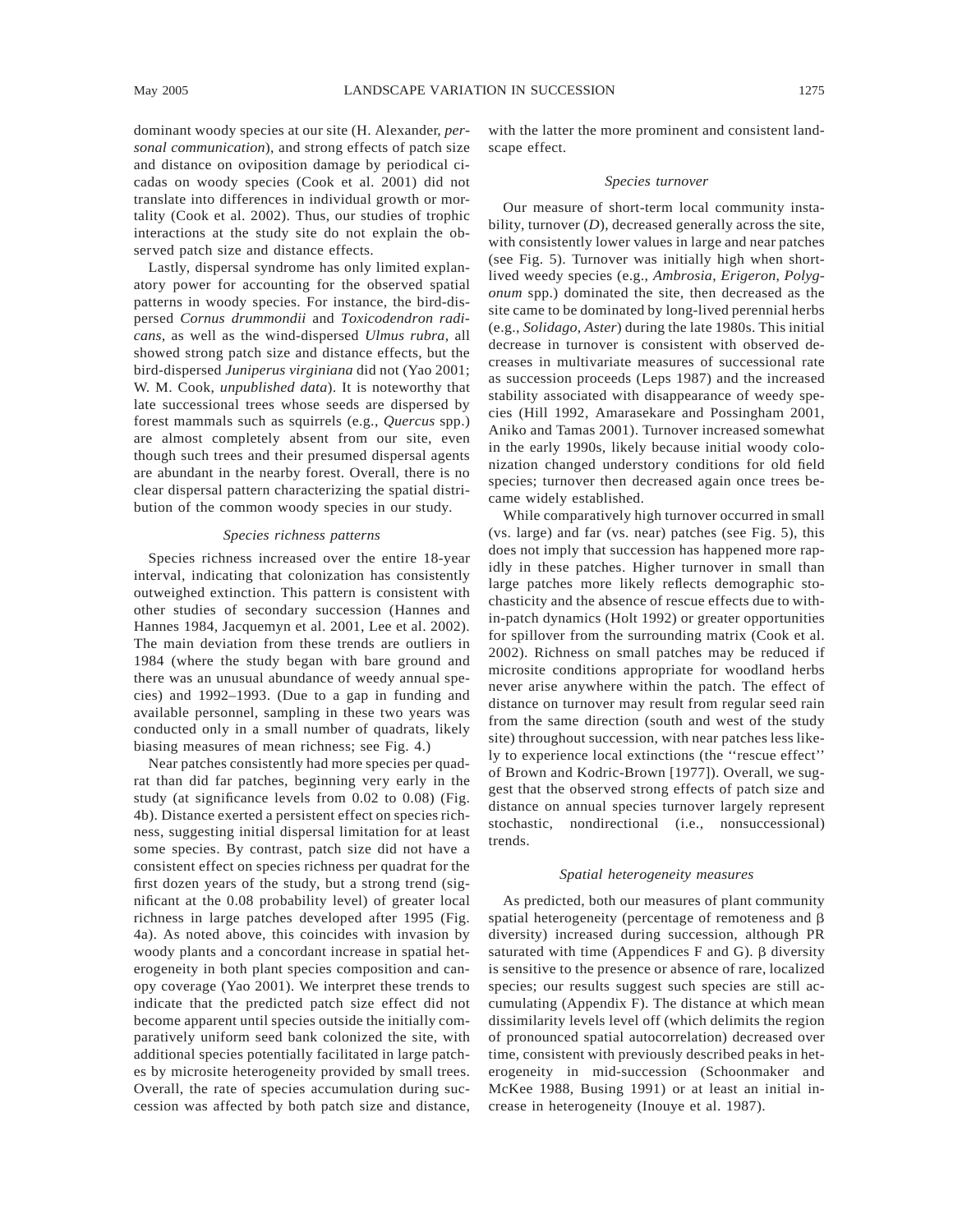This temporal pattern interacted with patch size: large patches initially had higher community heterogeneity than did clusters of small patches, a trend that reversed later in succession. Heterogeneity increased with distance between sample plots (as reported in Nekola and White [1999] at a vastly greater spatial scale) and increased at different rates within large patches and within clusters of small patches. Overall, at our site spatial heterogeneity within large patches and clusters of small patches has increased during succession, with more heterogeneity evident in small patches, and the spatial scaling of community structure has changed.

The observed initial increase in dissimilarity ( $PR$ ,  $\beta$ ) diversity) may result from heterogeneous colonization of herbaceous species (Wood and del Moral 1987), and the later leveling off (in PR) may reflect colonization by woody plants. By 2001 many areas of the site were dominated by near-monocultures of *C. drummondii*, which we suspect can modify and homogenize understory conditions (Li and Wilson 1998, Meiners and Gorchov 1998, Yao 2001). Stable, low-diversity herbaceous communities can develop in forests with low disturbance levels (Roberts and Gilliam 1995). Multiple phenomena may explain lower dissimilarity in large than in small patches later in succession. First, the higher *Cornus* densities in large patches might lead to comparative homogeneity in understory microsite conditions in large patches. Second, continuous habitat in large patches permits short-distance dispersal (or clonal growth), which can increase spatial homogeneity (Holt 1992). The greater heterogeneity observed among small patches later in succession is an emergent effect of patch area.

Our landscape experiment artificially created a highly discontinuous habitat, a common anthropogenic pattern worldwide, with many causal mechanisms that could govern succession. As our landscape recovered from disturbance (plowing), local communities became more dissimilar with greater fragmentation among small patches. Our study indicates that as continuous habitats in "real" landscapes become fragmented, we might expect greater variation in community structure to emerge among remnant habitat fragments, if both colonization and local extinction are important processes in vegetation dynamics.

#### *Synthesis*

Our results indicate that habitat patch size and distance from seed sources affect many aspects of succession. Distance affected the abundance of several major life-history groups, as well as species richness and species turnover. Patch size affected the abundance of life-history groups and species turnover both early and later in succession and also appeared to influence species richness later in succession. Quadrat-level species richness and spatial heterogeneity generally increased throughout succession, and patch size influenced the temporal development of spatial heterogeneity in community structure. While a few of these patterns were statistically significant at only the  $0.06 < \alpha < 0.10$ levels, the broad congruence between the results and our initial hypotheses suggests to us that these trends indicate real biological signals of spatial effects on succession. (It is also important to note that these reported differences in species richness by patch size do not represent mere simple species–area relationships. As area sampled was equal between large patches and clusters of small patches, these results indicate more subtle effects of patch area, independent of area sampled. We believe our procedures are thus statistically more conservative, and because of this we are comfortable reporting a few results with  $P > 0.05$ .) As ''spillover'' colonization by matrix species in general could obscure patch size and distance effects in fragmented landscapes (Cook et al. 2002), the spatial patterns we present here thus emerge even in the face of such obscuring matrix effects. That patches undergo succession more rapidly when close to propagule sources is not new (Horn 1981, Duncan and Duncan 2000), but our study also demonstrates that patch size can affect succession in isolated patches and that there are interactions between patch size and distance effects.

Apparently the development of landscape patterns in richness and composition at our site (recall that Holt et al. [1995] did not detect these patterns in earlier years) was dependent on colonization of the site by species outside the initial seed bank and in particular by woody plants. It should be noted that our site is a very young and comparatively low-contrast habitat mosaic, compared with many other naturally or anthropogenically fragmented landscapes (Watson 2002). Spatial controls of succession are likely to be expressed differently in different systems, depending upon site characteristics, the available species pool, and the relevant spatial or temporal scales. We believe that our study represents the most complete exploration to date of landscape variation in succession and in particular the role of patch size, at least in an experimentally controlled landscape. Future study at our site will continue to document variation in space in trajectories of secondary succession. Important topics for future work include elucidating the mechanisms underlying the patterns we have described here and examining the generality of our conclusions across other successional landscapes at a variety of spatial and temporal scales.

#### **ACKNOWLEDGMENTS**

We would like to reiterate our gratitude to those acknowledged in Robinson et al. (1992), Holt et al. (1995), and Yao et al. (1999), and also thank the more recent cast of field workers: V. Agu, R. Anderson, C. Day, T. Dickson, M. Doeblin, S. Donner, L. Evanhoe, A. Geffert, J. Haaga, E. Hall, M. Jamieson, G. Lahoreau, K. Lane, W. Marshall, B. Mosley, P. Mullin, J. Rosenau, C. Schulstrom, J. Severin, E. Smith, and Y. Thepot. C. Freeman, K. Kindscher, C. Morse, and R. Brooks assisted with plant identifications, G. Pittman and B. Johanning with logistical support, and N. Slade with statistical advice. M. Barfield, R. Hagen, and G. Robinson provided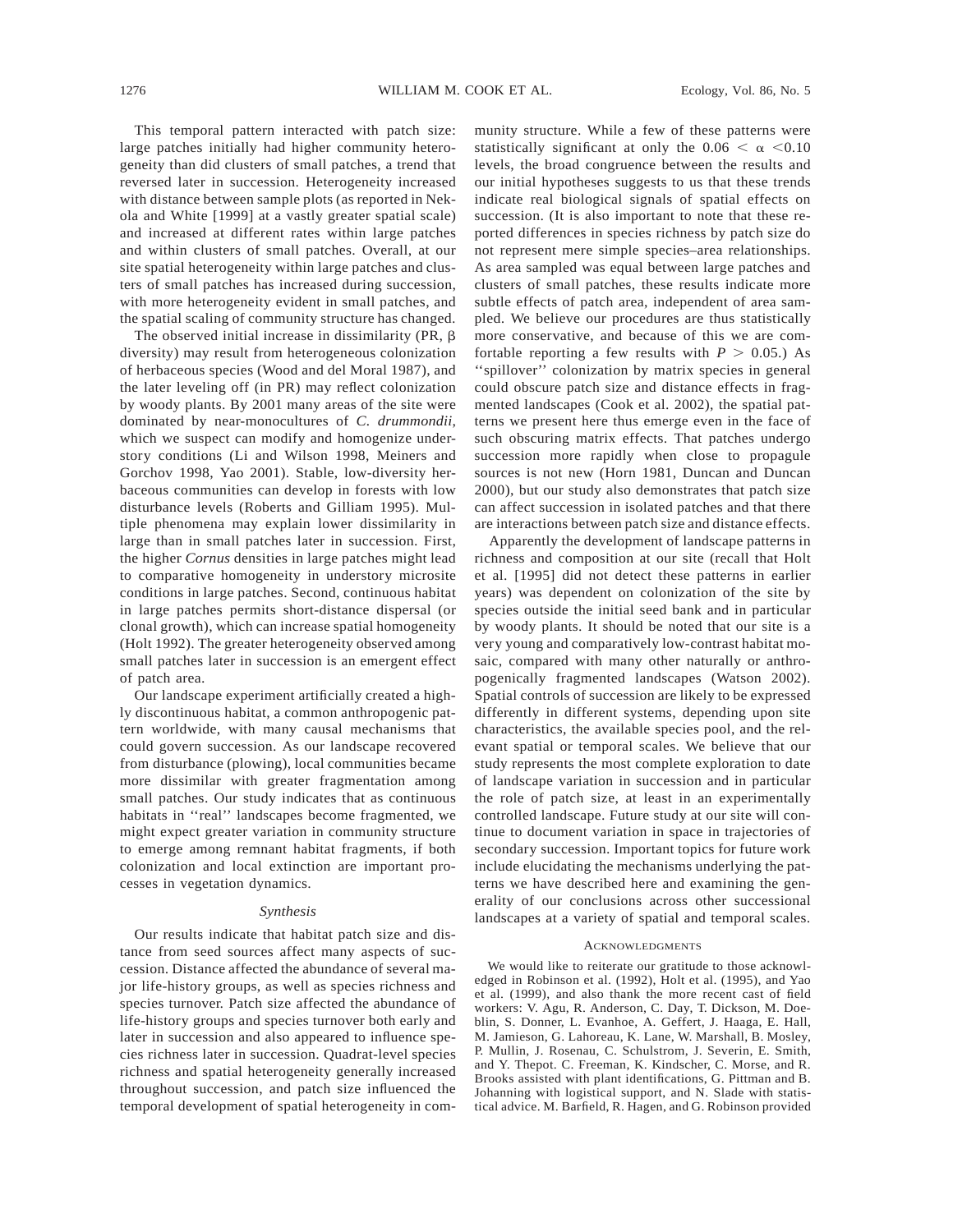discussion of and comments on the manuscript. We thank S. Lavorel, O. Honnay, and three anonymous reviewers for extensive, thoughtful suggestions. This study was supported by

the University of Kansas, Kansas Biological Survey, Kansas Natural History Museum and Biodiversity Research Center, by National Science Foundation Grants BSR-8718088, DEB-9308065 and DEB-0076064, and by the University of Florida Foundation.

## LITERATURE CITED

- Amarasekare, P., and H. Possingham. 2001. Patch dynamics and metapopulation theory: the case of successional species. Journal of Theoretical Biology **209**:333–344.
- Aniko, C., and R. Tamas. 2001. Secondary succession on sandy old-fields in Hungary. Applied Vegetation Science **4**:63–74.
- Bach, C. E. 1994. Effects of a specialist herbivore (*Altica subplicata*) on *Salix cordata* and sand dune succession. Ecological Monographs **64**:423–445.
- Bard, G. E. 1952. Secondary succession on the Piedmont of New Jersey. Ecological Monographs **22**:195–215.
- Bazzaz, F. A. 1996. Plants in changing environments: linking physiological, population and community ecology. Cambridge University Press, Cambridge, UK.
- Belyea, L. R., and J. Lancaster. 1999. Assembly rules within a contingent ecology. Oikos **86**:402–416.
- Bossuyt, B., M. Hermy, and J. Deckers. 1999. Migration of herbaceous plant species across ancient-recent forest ecotones in central Belgium. Journal of Ecology **87**:628–638.
- Brown, J. H., and A. Kodric-Brown. 1977. Turnover rates in insular biogeography: effect of immigration on extinction. Ecology **58**:445–449.
- Busing, R. T. 1991. A spatial model of forest dynamics. Vegetatio **92**:167–180.
- Butaye, J., H. Jacquemyn, and M. Hermy. 2001. Differential colonization causing non-random forest plant community structure in a fragmented agricultural landscape. Ecography **24**:369–380.
- Butaye, J., H. Jacquemyn, O. Honnay, and M. Hermy. 2002. The species pool concept applied to forests in a fragmented landscape: dispersal limitation versus habitat limitation. Journal of Vegetation Science **13**:27–34.
- Christensen, N. L., and R. K. Peet. 1984. Convergence during secondary forest succession. Journal of Ecology **72**:25–36.
- Clark, J. S., E. Macklin, and L. Wood. 1998. Stages and spatial scales of recruitment limitation in southern Appalachian forests. Ecological Monographs **68**:213–235.
- Collins, S. L. 1989. Experimental analysis of patch dynamics and community heterogeneity in tallgrass prairie. Vegetatio **85**:57–66.
- Connell, J. H., and R. O. Slatyer. 1977. Mechanisms of succession in natural communities and their role in community stability and organization. American Naturalist **111**:1119– 1144.
- Cook, W. M., K. T. Lane, B. L. Foster, and R. D. Holt. 2002. Island theory, matrix effects, and species richness patterns in habitat fragments. Ecology Letters **5**:619–623.
- Cook, W. M., J. Yao, and R. D. Holt. 2001. Spatial variability in oviposition damage by periodical cicadas in a fragmented landscape. Oecologia **127**:51–61.
- Davidson, D. W. 1993. The effects of herbivory and granivory on terrestrial plant succession. Oikos **68**:23–35.
- del Moral, R., J. H. Titus, and A. M. Cook. 1995. Early primary succession on Mount St. Helens, Washington, USA. Journal of Vegetation Science **6**:107–120.
- Diffendorfer, J. E., M. S. Gaines, and R. D. Holt. 1995. Habitat fragmentation and movements of three small mammals (*Sigmodon*, *Microtus*, and *Peromyscus*). Ecology **76**:827– 839.
- Duncan, R. S., and V. E. Duncan. 2000. Forest succession and distance from forest edge in an Afro-tropical grassland. Biotropica **32**:33–41.
- Dzwonko, Z. 1993. Relations between the floristic composition of isolated young woods and their proximity to ancient woodland. Journal of Vegetation Science **4**:693–698.
- Dzwonko, Z. 2001. Effect of proximity to ancient deciduous woodland on restoration of the field layer vegetation in a pine plantation. Ecography **24**:198–204.
- Egler, F. 1952. Vegetation science concepts. I. Initial floristic composition: a factor in old-field vegetation development. Vegetatio **4**:412–417.
- Erlach, N. J., F. J. Brenner, and M. Bodamer. 2001. Plant communities characteristics during succession following disturbance. Journal of the Pennsylvania Academy of Science **75**:56–61.
- Foster, B. L., and K. L. Gross. 1999. Temporal and spatial patterns of woody plant establishment in Michigan old fields. American Midland Naturalist **142**:229–243.
- Freidenburg, L. K. 1998. Physical effects of habitat fragmentation. Pages 66–79 *in* L. F. Peggy and P. M. Kareiva, editors. Conservation biology for the coming decade. Chapman and Hall, New York, New York, USA.
- Ghermandi, L., N. Guthmann, and D. Bran. 2004. Early postfire succession in northwestern Patagonia grasslands. **15**: 67–76.
- Gleason, H. A. 1927. Further views on the succession concept. Ecology **8**:299–326.
- Gleeson, S. K., and D. Tilman. 1990. Allocation and the transient dynamics of succession on poor soils. Ecology **71**:1144–1155.
- Glenn-Lewin, D. C., R. K. Peet, and T. T. Veblen, editors. 1992. Plant succession: theory and prediction. Chapman and Hall, London, UK.
- Graae, B. J. 2000. The effect of landscape fragmentation and forest continuity on forest species in two regions of Denmark. Journal of Vegetation Science **11**:881–892.
- Grashof-Bokdam, C. 1997. Forest species in an agricultural landscape in the Netherlands: effects of habitat fragmentation. Journal of Vegetation Science **8**:21–28.
- Grashof-Bokdam, C. J., and W. Geertsema. 1998. The effect of isolation and history on colonization patterns of plant species in secondary woodland. Journal of Biogeography **25**:837–846.
- Great Plains Flora Association. 1986. Flora of the Great Plains. University of Kansas Press, Lawrence, Kansas, USA.
- Hannes, G. P., and S. M. Hannes. 1984. Plant succession and species diversity in the Marblehead Quarry, Ohio, USA. Bulletin of the Southern California Academy of Sciences **83**:90–98.
- Hanski, I. 1999. Metapopulation ecology. Oxford University Press, Oxford, UK.
- Hill, M. O. 1992. Modelling vegetation succession in abandoned arable fields in Britain. Coenoses **7**:153–159.
- Hill, M. O., and H. G. Gauch, Jr. 1980. Detrended correspondence analysis: an improved ordination technique. Vegetatio **42**:47–58.
- Holt, R. D. 1992. A neglected facet of island biogeography: the role of internal spatial dynamics in area effects. Theoretical Population Biology **41**:354–371.
- Holt, R. D., and M. Barfield. 2003. Impacts of temporal variation on apparent competition and coexistence in open ecosystems. Oikos **101**:49–58.
- Holt, R. D., G. R. Robinson, and M. S. Gaines. 1995. Vegetation dynamics in an experimentally fragmented landscape. Ecology **76**:1610–1624.
- Honnay, O., P. Endels, H. Vereecken, and M. Hermy. 1999. The role of patch area and habitat diversity in explaining native plant species richness in disturbed suburban forest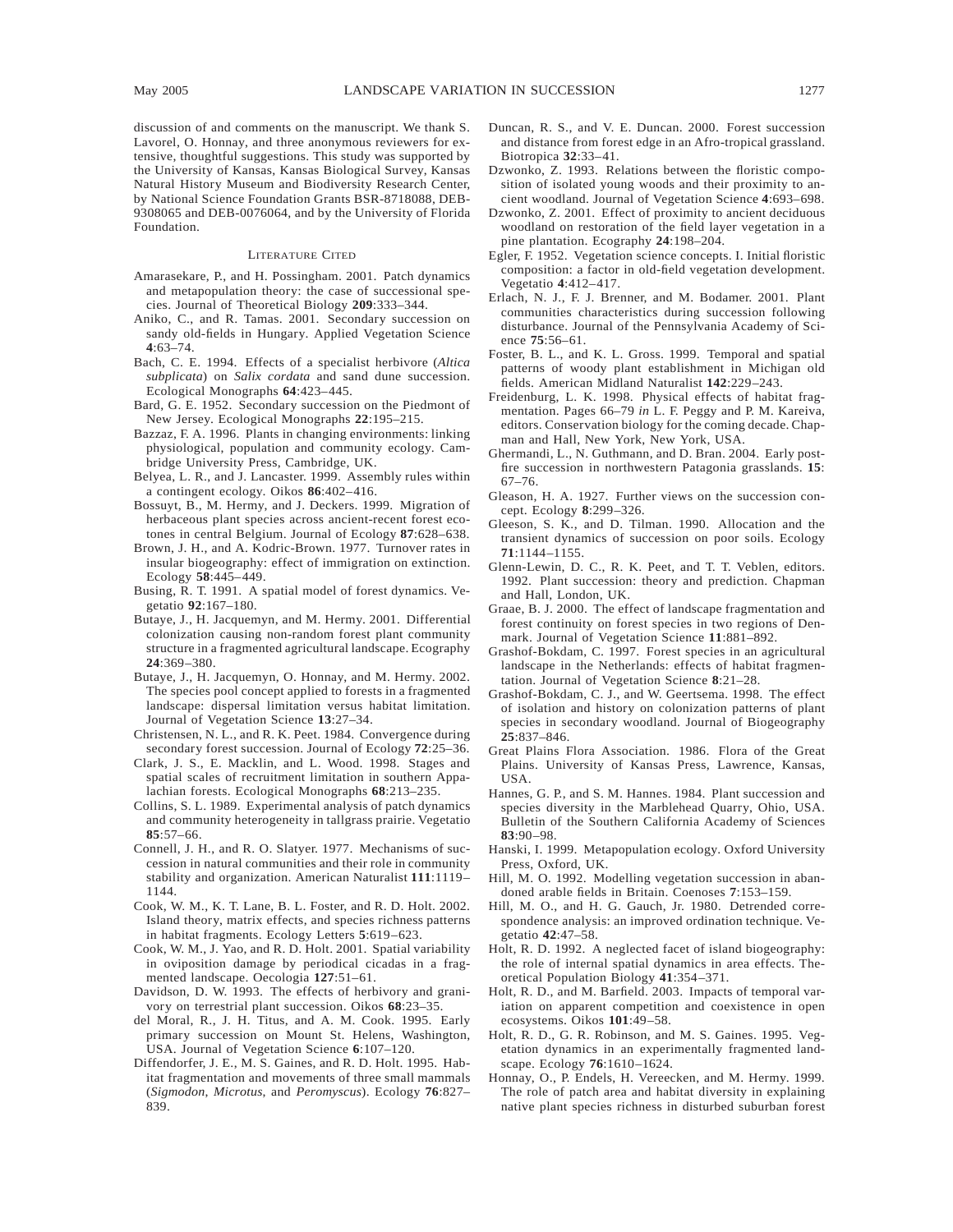patches in northern Belgium. Diversity and Distributions **5**:129–141.

- Horn, H. S. 1981. Some causes of variety in patterns of secondary succession. Pages 24–35 *in* D. C. West, H. J. Shugart, and D. R. Botkin, editors. Forest succession: concepts and applications. Springer, Berlin, Germany.
- Huston, M., and T. Smith. 1987. Plant succession: life history and competition. American Naturalist **130**:168–198.
- Inouye, R. S., T. D. Allison, and N. C. Johnson. 1994. Old field succession on a Minnesota sand plain: effects of deer and other factors on invasion by trees. Bulletin of the Torrey Botanical Club **121**:266–276.
- Inouye, R. S., N. J. Huntly, D. Tilman, J. R. Tester, M. Stillwell, and K. C. Zinnel. 1987. Old-field succession on a Minnesota sand plain. Ecology **68**:12–26.
- Jacquemyn, H., J. Butaye, and M. Hermy. 2001. Forest plant species richness in small, fragmented mixed deciduous forest patches: the role of area, time and dispersal limitation. Journal of Biogeography **28**:801–812.
- Kapos, V. 1989. Effects of isolation on the water status of forest patches in the Brazilian Amazon. Journal of Tropical Ecology **5**:173–185.
- Lee, C.-S., Y.-H. You, and G. R. Robinson. 2002. Secondary succession and natural habitat restoration in abandoned rice fields of central Korea. Restoration Ecology **10**:306–314.
- Legendre, P., and M. J. Fortin. 1989. Spatial pattern and ecological analysis. Vegetatio **80**:107–138.
- Leps, J. 1987. Vegetation dynamics in early old field succession: a quantitative approach. Vegetatio **72**:95–102.
- Li, X., and S. D. Wilson. 1998. Facilitation among woody plants establishing in an old field. Ecology **79**:2694–2705.
- MacArthur, R. H., and E. O. Wilson. 1967. The theory of island biogeography. Princeton University Press, Princeton, New Jersey, USA.
- Matlack, G. R. 1994. Vegetation dynamics of the forest edge—trends in space and successional time. Journal of Ecology **82**:113–123.
- McCune, B., and M. J. Mefford. 1999. Multivariate analysis of ecological data. Version 4.25. MjM Software, Gleneden Beach, Oregon, USA.
- McDonnell, M. J. 1986. Old field vegetation height and the dispersal pattern of bird-disseminated woody plants. Bulletin of the Torrey Botanical Club **113**:6–11.
- Meiners, S. J., and D. J. Gorchov. 1998. Effects of distance to *Juniperus virginiana* on the establishment of *Fraxinus* and *Acer* seedlings in old fields. American Midland Naturalist **139**:353–364.
- Milne, B. T., and R. T. T. Forman. 1986. Peninsulas in Maine USA: woody plant diversity, distance and environmental patterns. Ecology **67**:967–974.
- Minitab. 1998. Minitab. Release 12.1. Minitab, State College, Pennsylvania, USA.
- Moody, M. E., and R. N. Mack. 1988. Controlling the spread of plant invasions: the importance of nascent foci. Journal of Applied Ecology **25**:1009–1022.
- Mouquet, N., and M. Loreau. 2003. Community patterns in source–sink metacommunities. American Naturalist **162**: 544–557.
- Mueller-Dombois, D., and H. Ellenberg. 1974. Aims and methods of vegetation ecology. Wiley, New York, New York, USA.
- Myster, R. W., and S. T. A. Pickett. 1994. A comparison of rate of succession over 18 yr in 10 contrasting old fields. Ecology **75**:387–392.
- Nekola, J. C., and P. S. White. 1999. The distance decay of similarity in biogeography and ecology. Journal of Biogeography **26**:867–878.
- Ostfeld, R. S., R. H. Manson, and C. D. Canham. 1997. Effects of rodents on survival of tree seeds and seedlings invading old fields. Ecology **78**:1531–1542.
- Pickett, S. T. A. 1982. Population patterns through twenty years of oldfield succession. Vegetatio **49**:45–59.
- Pickett, S. T. A., S. L. Collins, and J. J. Armesto. 1987. Models, mechanisms and pathways of succession. Botanical Review **53**:335–371.
- Pickett, S. T. A., and M. J. McDonnell. 1989. Changing perspectives in community dynamics: a theory of successional forces. Trends in Ecology and Evolution **4**:241–245.
- Pielou, E. C. 1984. The interpretation of ecological data. Wiley, New York, New York, USA.
- Rejmánek, M. 1990. Old and new fields of old-field ecology. Pages ix-xiii *in* J. Osbornová, M. Kovárová, J. Leps, and K. Prach, editors. Succession in abandoned fields: studies in central Bohemia, Czechoslovakia. Kluwer, London, UK.
- Roberts, M. R., and F. S. Gilliam. 1995. Patterns and mechanisms of plant diversity in forested ecosystems: implications for forest management. Ecological Applications **5**: 969–977.
- Robinson, G. R., R. D. Holt, M. S. Gaines, S. P. Hamburg, M. L. Johnson, H. S. Fitch, and E. A. Martinko. 1992. Diverse and contrasting effects of habitat fragmentation. Science **257**:524–526.
- Schoonmaker, P., and A. McKee. 1988. Species composition and diversity during secondary succession of coniferous forests in the western Cascade Mountains of Oregon, USA. Forest Science **34**:960–979.
- Schweiger, E. W. 1998. The interaction of habitat fragmentation, plant, and small mammal succession in an old field: patterns and mechanisms. Dissertation. University of Kansas, Lawrence, Kansas, USA.
- Schweiger, E. W., J. Diffendorfer, R. D. Holt, R. Pierotti, and M. S. Gaines. 2000. The interaction of habitat fragmentation, plant, and small mammal succession in an old field. Ecological Monographs **70**:383–400.
- Sokal, R. R., and F. J. Rohlf. 1995. Biometry: the principles and practice of statistics in biological research. Third edition. Freeman, New York, New York, USA.
- Sutherland, E. K., B. J. Hale, and D. M. Hix. 2000. Defining species guilds in the Central Hardwood Forest, USA. Plant Ecology **147**:1–19.
- Tilman, D. 1988. Plant strategies and the dynamics and structure of plant communities. Princeton University Press, Princeton, New Jersey, USA.
- Tilman, D. 1993. Community diversity and succession: the roles of competition, dispersal, and habitat modification. Pages 327–344 *in* E. D. Schulze and H. A. Mooney, editors. Biodiversity and ecosystem function. Springer-Verlag, Berlin, Germany.
- Turner, M. G., W. L. Baker, C. J. Peterson, and R. K. Peet. 1998. Factors influencing succession: lessons from large, infrequent natural disturbances. Ecosystems **1**:511–523.
- Watson, D. M. 2002. A conceptual framework for studying species composition in fragments, islands and other patchy ecosystems. Journal of Biogeography **29**:823–834.
- Werner, P. A., and A. L. Harbeck. 1982. The pattern of tree seedling establishment relative to staghorn sumac cover in Michigan old-fields. American Midland Naturalist **108**: 124–132.
- Whitford, P. B. 1949. Distribution of woodland plants in relation to succession and clonal growth. Ecology **30**:199– 208.
- Whittaker, R. H. 1960. Vegetation of the Siskiyou Mountains, Oregon and California. Ecological Monographs **30**:279– 338.
- Wood, D. M., and R. del Moral. 1987. Mechanisms of early primary succession in subalpine habitats on Mount St. Helens. Ecology **68**:780–790.
- Yao, J. 2001. Patterns and impacts of woody plant colonization in an experimentally fragmented old field. Dissertation. University of Kansas, Lawrence, Kansas, USA.